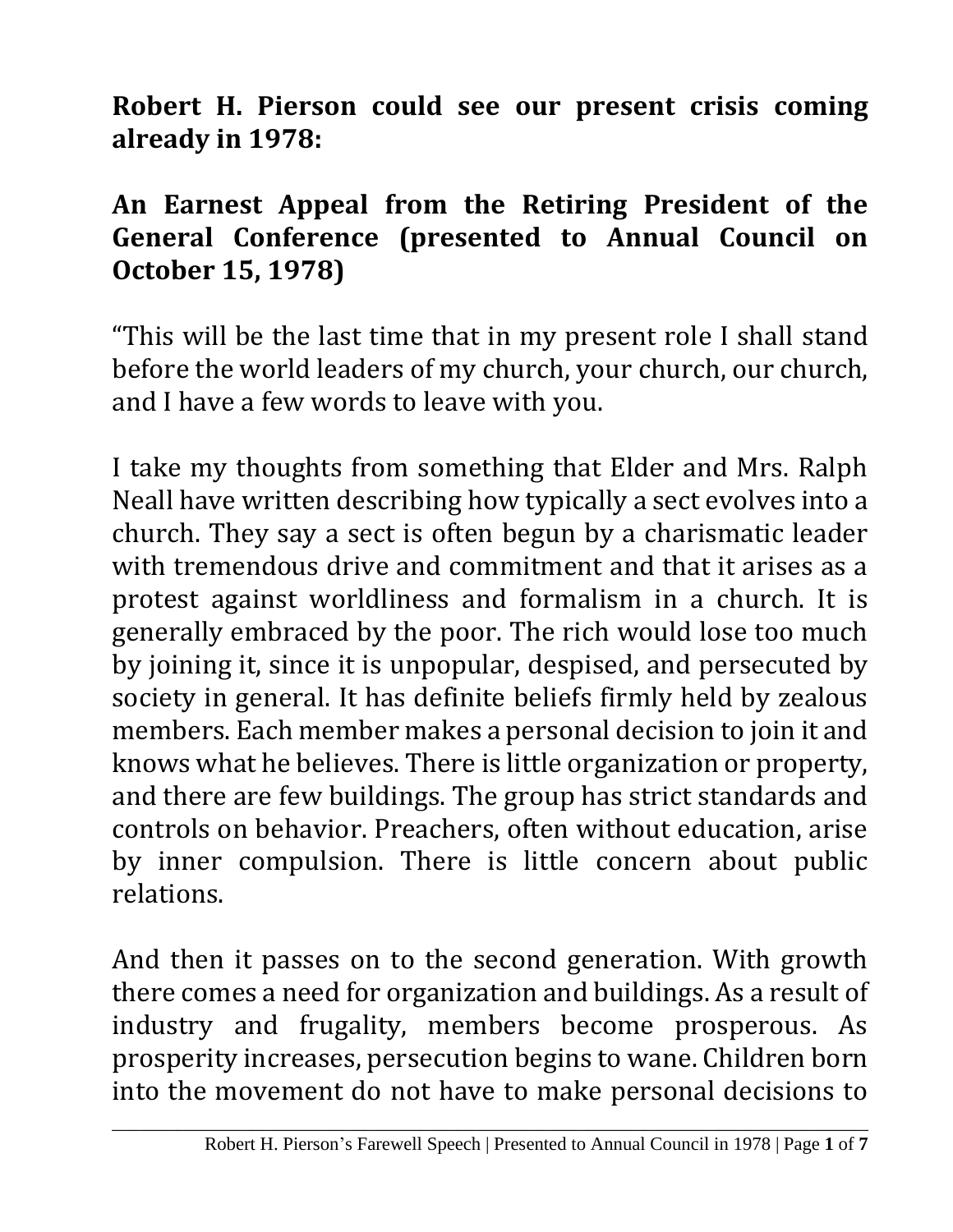join it. They do not necessarily know what they believe. They do not need to hammer out their own positions. These have been worked out for them. Preachers arise more by selection and by apprenticeship to older workers than by direct inner compulsion.

In the third generation, organization develops and institutions are established. The need is seen for schools to pass on the faith of the fathers. Colleges are established. Members have to be exhorted to live up to the standards, while at the same time the standards of membership are being lowered. The group becomes lax about disfellowshiping non-practicing members. Missionary zeal cools off. There is more concern over public relations. Leaders study methods of propagating their faith, sometimes employing extrinsic rewards as motivation for service by members. Youth question why they are different from others, and intermarry with those not of their faith.

In the fourth generation there is much machinery; the number of administrators increases while the number of workers at the grass-roots becomes proportionately less. Great church councils are held to define doctrine. More schools, universities and seminaries are established. These go to the world for accreditation and tend to become secularized. There is a reexamination of positions and modernizing of methods. Attention is given to contemporary culture, with an interest in the arts: music, architecture, literature. The movement seeks to become 'relevant' to contemporary society by becoming involved in popular causes. Services become formal. The group enjoys complete acceptance by the world. The sect has become a church!

\_\_\_\_\_\_\_\_\_\_\_\_\_\_\_\_\_\_\_\_\_\_\_\_\_\_\_\_\_\_\_\_\_\_\_\_\_\_\_\_\_\_\_\_\_\_\_\_\_\_\_\_\_\_\_\_\_\_\_\_\_\_\_\_\_\_\_\_\_\_\_\_\_\_\_\_\_\_\_\_\_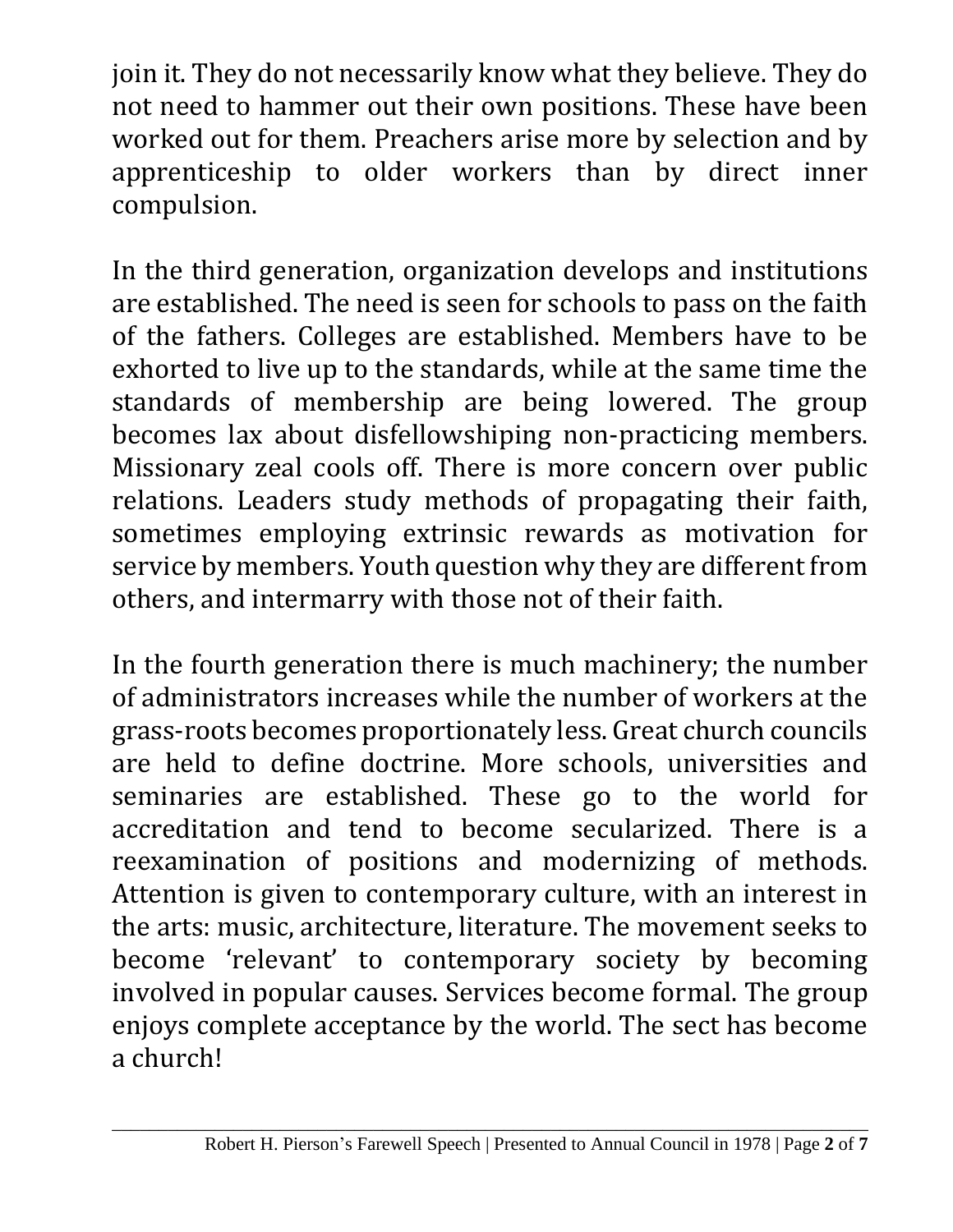Brethren and sisters, this must never happen to the Seventh-day Adventist Church! This will not happen to the Seventh-day Adventist Church. This is not just another church—it is God's church!

But you are the men and women sitting in this sanctuary this morning on whom God is counting to assure that it *does not* happen.

Already, brethren and sisters, there are subtle forces that are beginning to stir. Regrettably there are those **in the church** who belittle the inspiration of the Bible, who scorn the first 11 chapters of Genesis, who question the Spirit of Prophecy's short chronology of the earth, and who subtly and not so subtly attack the Spirit of Prophecy. There are some who point to the reformers and contemporary theologians as a source and the norm for Seventh-day Adventist doctrine. There are those who allegedly are tired of the hackneyed phrases of Adventism. There are those who wish to forget the standards of the church we love. There are those who covet and would court the favor of the evangelicals; those who would throw off the mantle of a peculiar people; and those who would go the way of the secular, materialistic world.

Fellow leaders, beloved brethren and sisters—don't let it happen! I appeal to you as earnestly as I know how this morning—don't let it happen! I appeal to Andrews University, to the Seminary, to Loma Linda University—don't let it happen! We are not Seventh-day Anglicans, not Seventh-day Lutherans—we are Seventh-day Adventists! This is God's last church with God's last message.

\_\_\_\_\_\_\_\_\_\_\_\_\_\_\_\_\_\_\_\_\_\_\_\_\_\_\_\_\_\_\_\_\_\_\_\_\_\_\_\_\_\_\_\_\_\_\_\_\_\_\_\_\_\_\_\_\_\_\_\_\_\_\_\_\_\_\_\_\_\_\_\_\_\_\_\_\_\_\_\_\_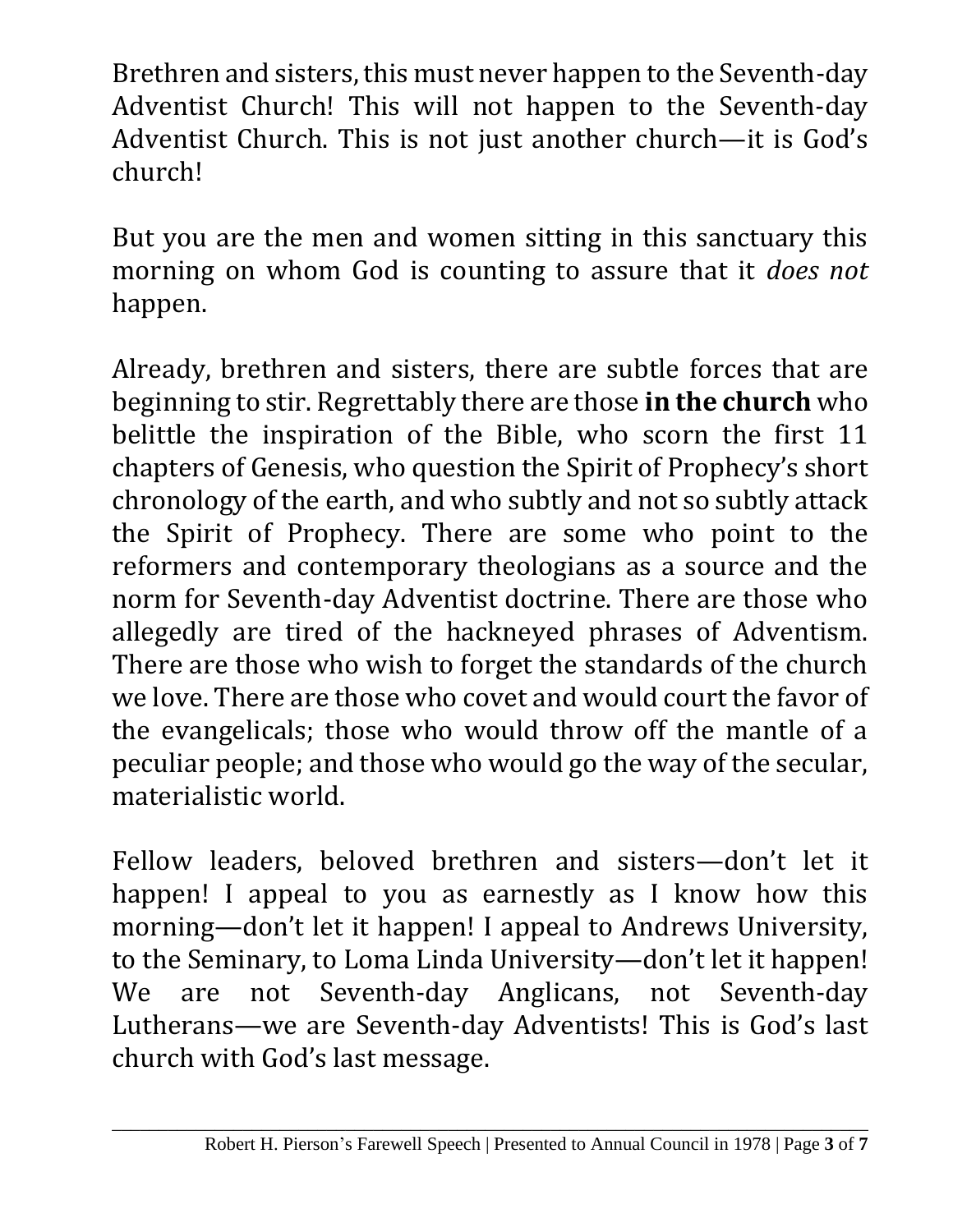You are the men and women, the leaders, whom God is counting on to keep the Seventh-day Adventist Church God's remnant church, the church God has destined to triumph!

The servant of the Lord says, 'Fearful perils are before those who bear responsibilities in the Lord's work—perils the thought of which makes me tremble.' (Selected Messages, volume 2, p. 391) And in Ezekiel 22:30 we read, 'I looked for a man among them who could build a barricade, who could stand before me in the breach to defend the land from ruin.' (NEB)

I believe this morning, fellow leaders that God is looking for men and women, intrepid leaders, men and women who love God's church and God's truth more than they love their lives, to see that this church under God goes through to the kingdom. The task ahead of us is not going to be easy. If I understand the Bible and the Spirit of Prophecy aright this morning, ahead lies a time of trouble, a time of challenge such as this church and this world have never before known.

The servant of the Lord tells us: 'The enemy of souls has sought to bring in the supposition that a great reformation was to take place among Seventh-day Adventists, and that this reformation would consist in giving up the doctrines which stand as the pillars of our faith, and engaging in a process of reorganization. Were this reformation to take place, what would result? The principles of truth that God in His wisdom has given to the remnant church, would be discarded. Our religion would be changed. The fundamental principles that have sustained the work for the last fifty years would be accounted as error. A new organization would be established. Books of a new order would be written. A system of intellectual philosophy would be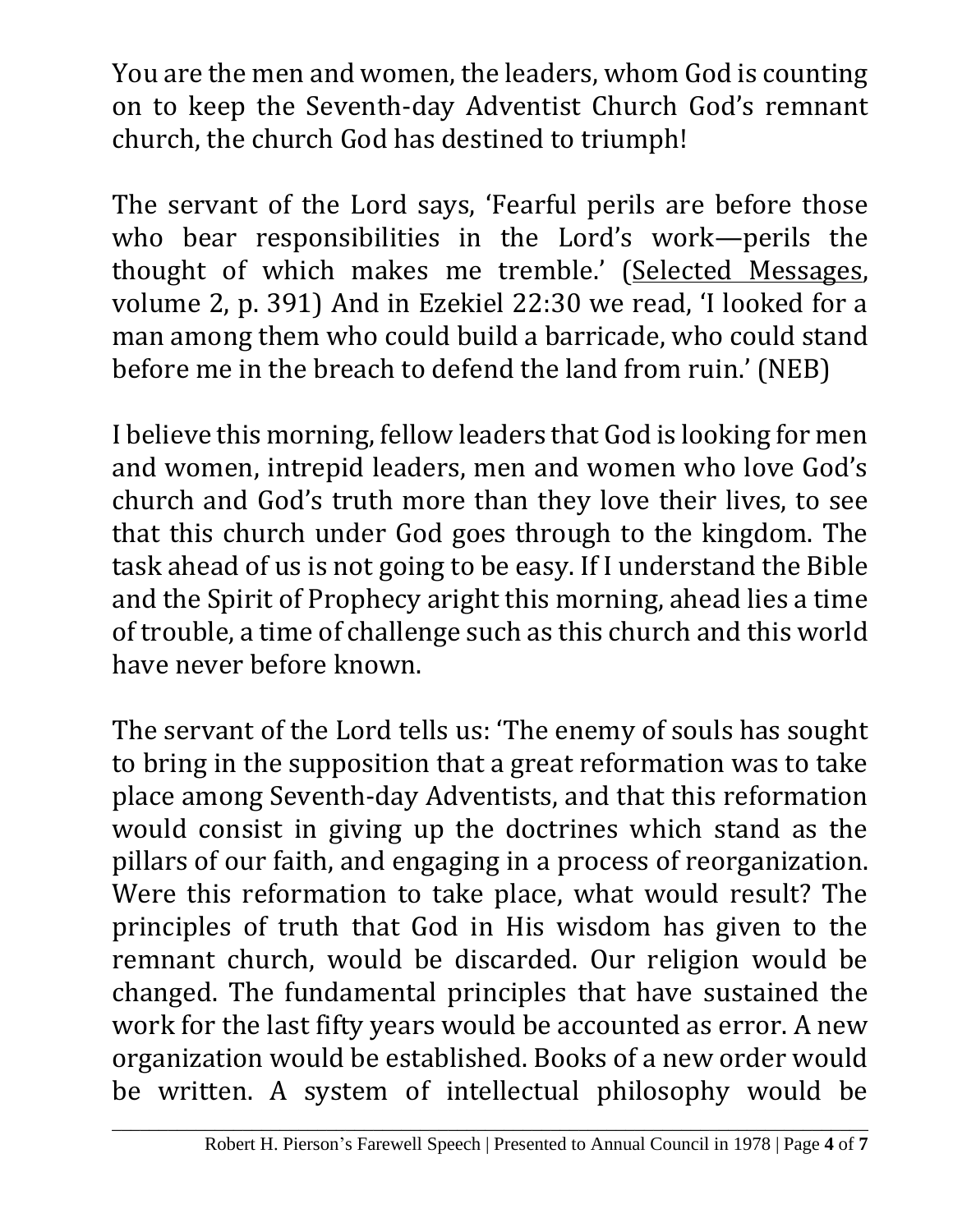introduced. The founders of this system would go into the cities, and do a wonderful work. The Sabbath of course, would be lightly regarded, as also the God who created it. Nothing would be allowed to stand in the way of the new movement. The leaders would teach that virtue is better than vice, but God being removed, they would place their dependence on human power, which, without God, is worthless.' (Selected Messages, volume 1, pp. 204, 205)

The Seventh-day Adventist Church had its alpha years ago. You and I are the leaders who will face the omega that will be of the same subtle, devilish origin. Its effect will be more devastating than the alpha. Brethren, I beg of you, study, know what is ahead, then with God's help prepare your people to meet it!

'God calls for men who are prepared to meet emergencies, men who in a crisis will not be found standing on the wrong side.' (Review and Herald, November 5, 1903)

'We are pressing on to the final conflict, and this is no time for compromise. It is no time to hide your colors. When the battle wages sore, let no one turn traitor. It is no time to lay down or conceal our weapons, and give Satan the advantage in the warfare.' (Review and Herald, December 6, 1892)

And then I call attention to a vision the Lord's servant had, in which she saw a ship heading toward an iceberg. She said: 'There, towering high above the ship, was a gigantic iceberg. An authoritative voice cried out, "Meet it!" There was not a moment's hesitation. It was a time for instant action. The engineer put on full steam, and the man at the wheel steered the ship straight into the iceberg. With a crash she struck the ice.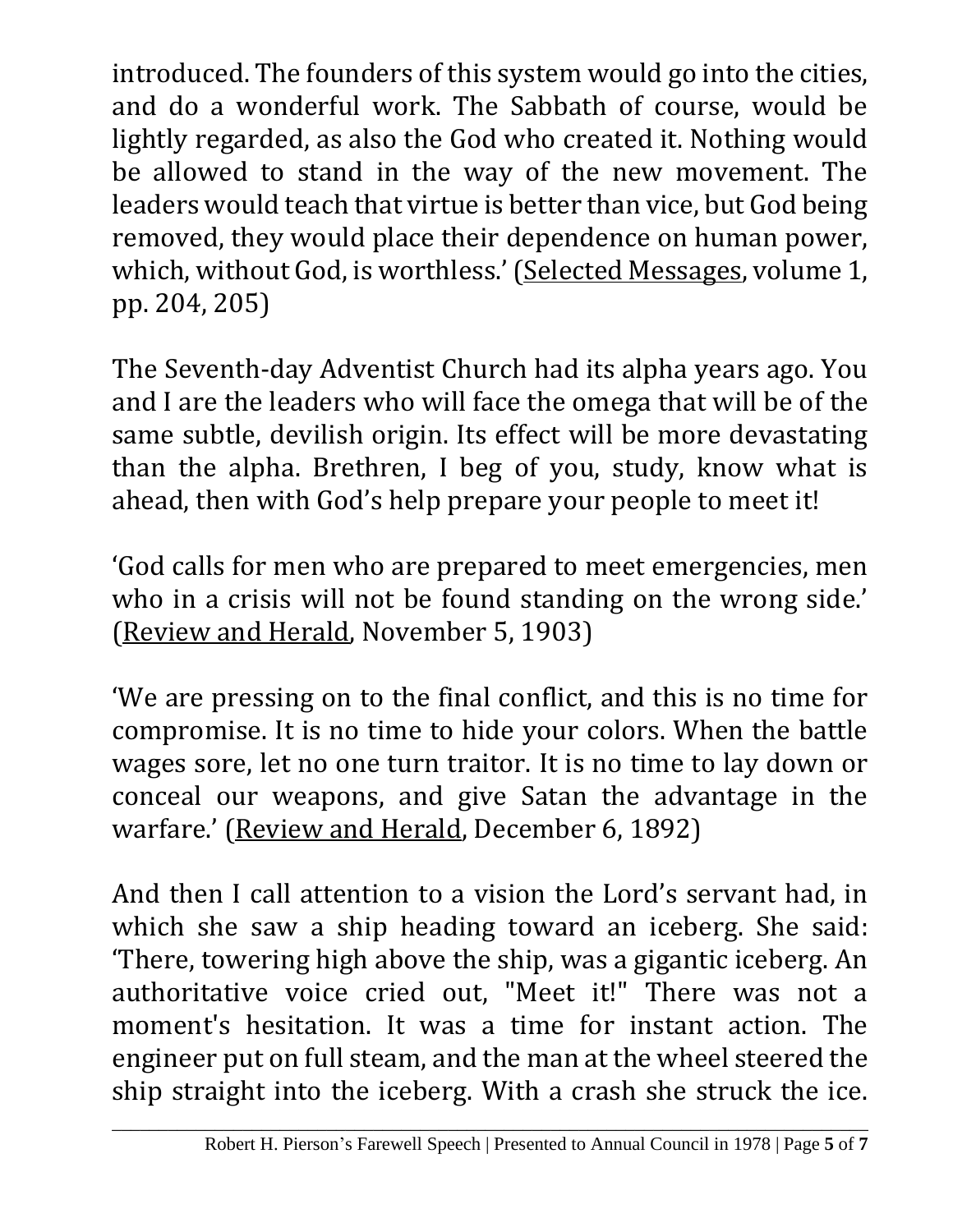There was a fearful shock, and the iceberg broke into many pieces, falling with a noise like thunder to the deck. The passengers were violently shaken by the force of the collisions, but no lives were lost. The vessel was injured, but not beyond repair. She rebounded from the contact, trembling from stem to stern, like a living creature. Then she moved forward on her way.

Well I knew the meaning of this representation. I had my orders. I had heard the words, like a voice from our Captain, "Meet it!" I knew what my duty was, and that there was not a moment to lose. The time for decided action had come. I must without delay obey the command, "Meet it!" (Selected Messages, volume 1, pp. 205, 206)

Fellow leaders, it may be that in the not too distant future you will have to meet it. I pray God will give you grace and courage and wisdom.

Finally, 'What a wonderful thought it is that the great controversy is nearing its end! In the closing work we shall meet with perils that we know not how to deal with; but let us not forget that the three great powers of heaven are working, that a divine hand is on the wheel, and that God will bring His purposes to pass. He will gather from the world a people who will serve Him in righteousness.' (Selected Messages, volume 2, p. 391)

What a wonderful assurance we have this morning, brethren and sisters that you and I are in God's work. This work is not dependent on any man; it is dependent on our relationship with Him. There is only one way for us to face the future, and that is at the foot of the cross. A church with its eyes upon the Man of Calvary will never walk into apostasy.